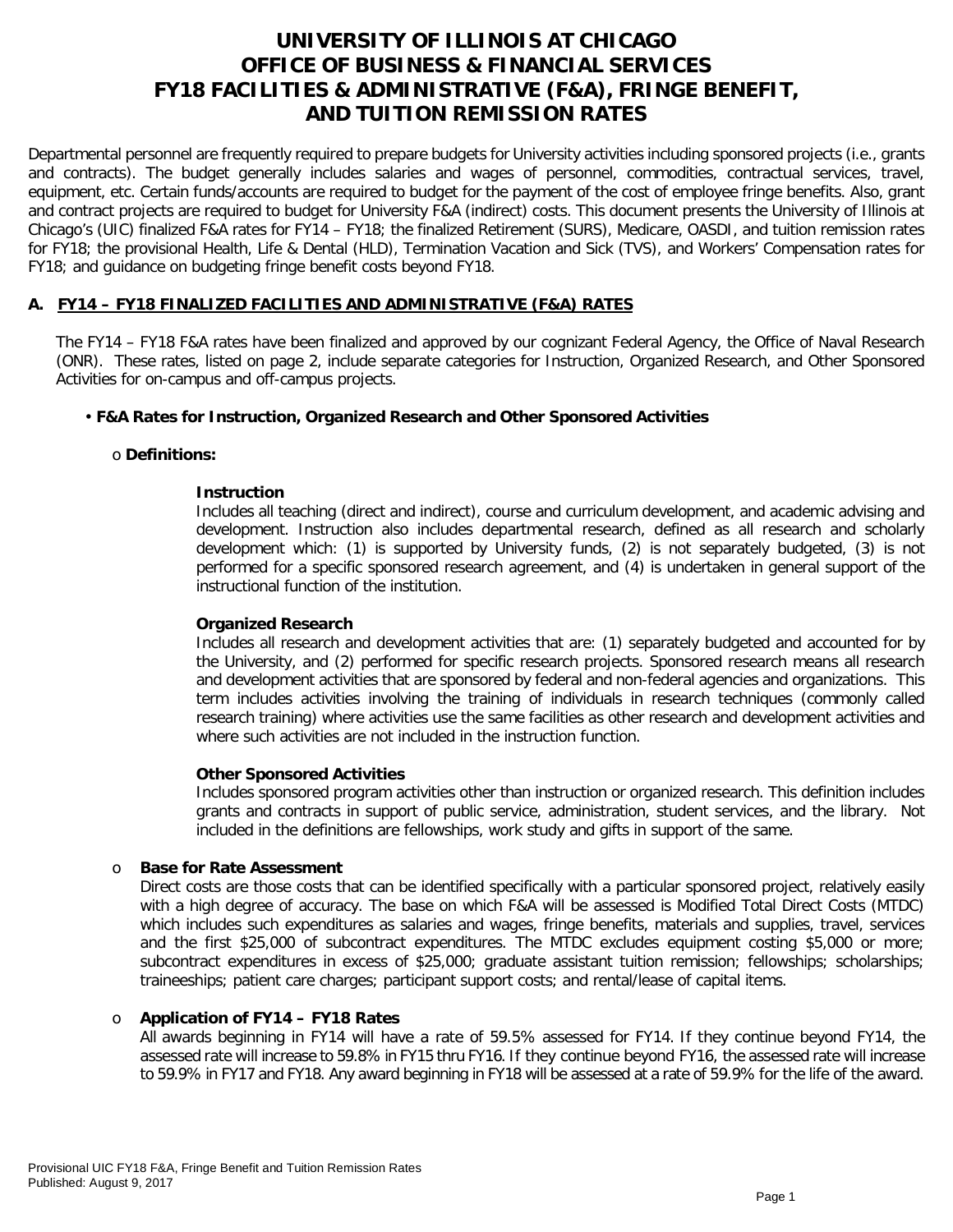#### o **Continuing Projects**

Under federal guidelines, rates and bases should continue for the life of the project until a competing renewal is submitted. Therefore, the University will honor the rates in place for continuing projects. Proposals for non-competing continuations, incremental funding and budget amendments for previously awarded federal projects should use the rates specified in the original award document.

#### o **Use of On-/Off-Campus Rate**

The on-campus rate should be used for proposals where all work is done using University facilities. The On-Campus rate is to be assessed except when a portion of the sponsored agreement is performed at an off-campus site. The criteria for utilization of the off-campus rate consists of all of the following: (a) performance at the off-campus site must be on a continuous basis; intermittent performance is not sufficient; (b) the University personnel working or engaged on the project must be physically located at an off-campus site; and (c) the off-campus performance must be of sufficient duration; normally a full semester, summer term or period of performance of the sponsored agreement. The space on the South Campus and at 2242 W Harrison that the University leases to UIC departments is considered off-campus. The off-campus rate will be used for the off-campus portion of the work on a sponsored agreement.

Off-campus costs may include costs incurred at the off-campus site for salaries, related benefits, supplies, utility costs, rent, local travel and other similar costs, which are treated as direct. Travel to and from an off-campus site is considered an off-campus cost.

| <b>Chicago Campus Facilities and Administrative (F&amp;A) Rates</b>        |             |             |             |             |             |  |  |
|----------------------------------------------------------------------------|-------------|-------------|-------------|-------------|-------------|--|--|
| Finalized FY14 - FY18 Rates                                                | <b>FY14</b> | <b>FY15</b> | <b>FY16</b> | <b>FY17</b> | <b>FY18</b> |  |  |
| Instruction                                                                | 42.4%       | 42.4%       | 42.4%       | 42.4%       | 42.4%       |  |  |
| Organized Research                                                         | 59.5%       | 59.8%       | 59.8%       | 59.9%       | 59.9%       |  |  |
| <b>Other Sponsored Activities</b>                                          | 36.0%       | 36.0%       | 36.0%       | 36.0%       | 36.0%       |  |  |
| All Off-Campus Awards (Instruction, Organized Research, Other<br>Sponsored | 26.0%       | 26.0%       | 26.0%       | 26.0%       | 26.0%       |  |  |

#### • **F&A Rates for Clinical Drug Trials**

#### o **Definition**

These include studies performed for private sponsors which involve human subjects in drug protocols.

#### o **Base for Rate Assessment**

The base for rate assessment is total direct costs. Total direct costs include all costs charged to a sponsored program account, excluding indirect costs, costs of education allowance and administrative allowances.

#### o **FY18 F&A Rate for Clinical Drug Trials**

Clinical drug trials are assessed at a rate of 25.0%. This rate was established during FY1994 for non-federally funded clinical drug studies and is applied to Total Direct Costs (TDC)

#### **B. FY17 GRADUATE ASSISTANT TUITION REMISSION RATE (SPONSORED ACCOUNTS)**

The Fiscal Year 2018 graduate assistant tuition remission rate will remain 42%. Salaries of graduate assistants with tuition and fee waivers are the base for the assessment of the tuition remission rate. This rate is applied to all GA/RA/TAs working on sponsored programs. Please note that the campus also assesses a "GA tuition remission benefit cost" charge on non-sponsored accounts. More information on this charge is available here: [Memo on Tuition Remission for Graduate Assistants](https://www.obfs.uillinois.edu/common/pages/DisplayFile.aspx?itemId=436386).

#### **C. FY18 FRINGE BENEFITS RATES (PROVISIONAL AND FINALIZED)**

Fringe benefit rates are updated annually and audited and approved by the Federal government near the beginning of each fiscal year. Unlike facilities and administrative cost rates, changes in fringe benefit rates are assessed immediately when they become effective, even if the budgeted rates are different. The UIC FY18 Fringe Benefit rates included in the table on pages 3 and 4 are effective July 1, 2017 with BW 15 and MN 8 pay periods (with the exception of Retirement, which is effective with BW 14 and MN 7). The Retirement (SURS), Medicare, and OASDI rates are finalized; however, the Health, Life & Dental (HLD), Termination Vacation and Sick (TVS), and Workers' Compensation rates are provisional. Please refer to *[Nessie](https://www.hr.uillinois.edu/benefits/)* for detailed information on State of Illinois Plans, Eligibility for State Benefit Plans, and Part-Time Insurance Eligibility for additional fringe benefit eligibility information. Contact *[Payroll](http://www.obfs.uillinois.edu/payroll/customer-service/)* for assistance with the Substantial Presence test and for additional fringe benefit information related to residents on J-1, J-2, F-1 and F-2 visas.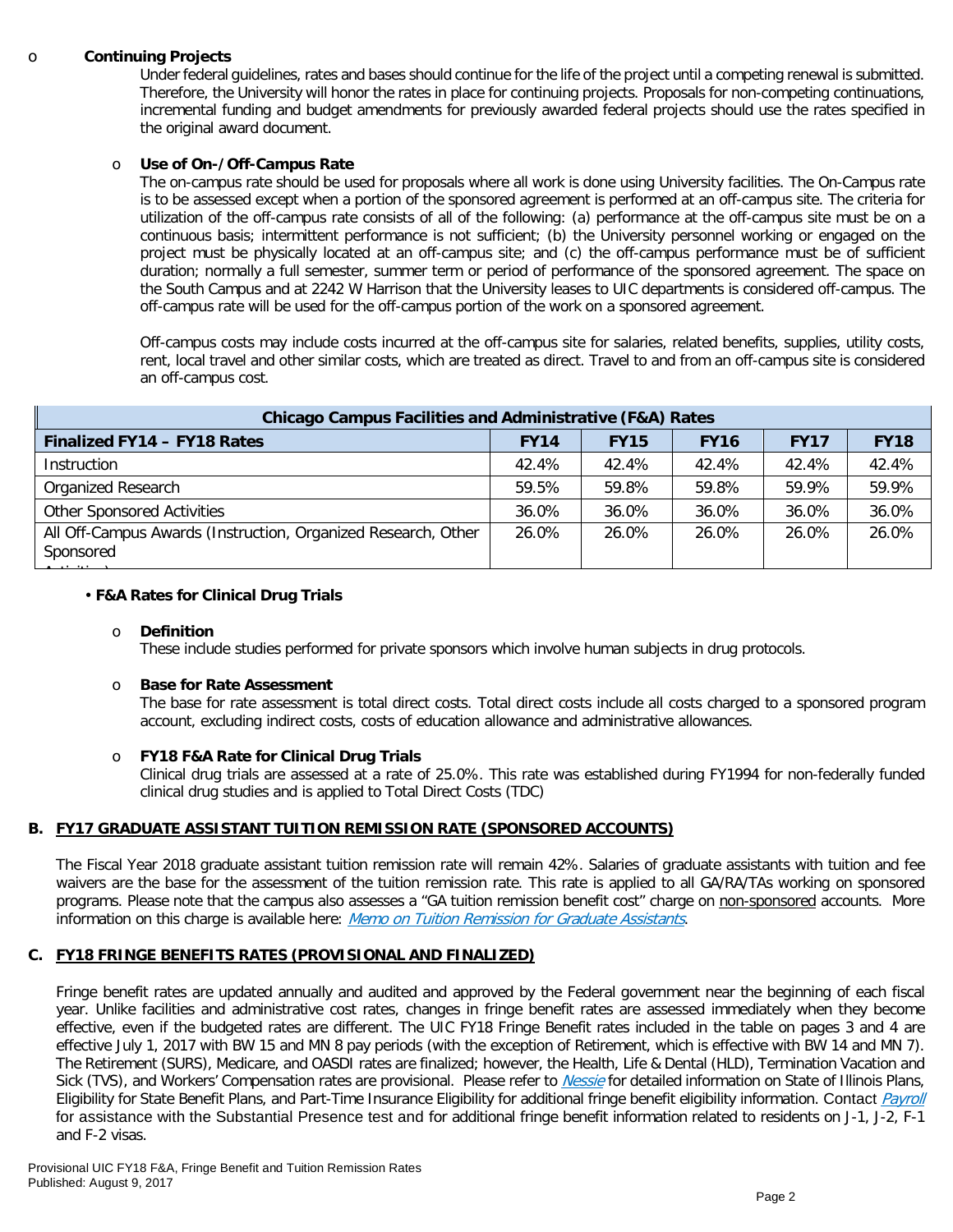The following 2 charts detail the fringe benefit costs by appointment type. The first chart below, details fringe benefit charges to sponsored accounts. The second chart on the following page details fringe benefit charges to non-sponsored accounts. The primary differences between the 2 charts are highlighted in yellow on each chart.

# **CHICAGO CAMPUS FY18 FRINGE BENEFIT RATES APPLICABLE TO SPONSORED PROJECTS**

This Chart Details Fringe Benefit Rates for Appointments Commonly Charged to Sponsored Projects; It is for Budgeting Purposes and is Not Intended to be Used as a Basis for Determining Benefits Eligibility\*

| Appointment                                                                                                   | <b>Total Fringe</b><br><b>Benefits Rate</b> | <b>Finalized</b><br>Retirement<br>$(SURS)$ ** | <b>Provisional</b><br>Health, Life<br>& Dental | <b>Provisional</b><br>Workers'<br>Compt | <b>Provisional</b><br>Term.<br>Vacation/Sick | <b>Finalized</b><br>Medicare <sup>#</sup> | <b>Finalized</b><br><b>OASDI</b> |
|---------------------------------------------------------------------------------------------------------------|---------------------------------------------|-----------------------------------------------|------------------------------------------------|-----------------------------------------|----------------------------------------------|-------------------------------------------|----------------------------------|
| Academic and Non-Academic Employees<br>Eligible for SURS and Insurance*                                       | 35.21%                                      | 12.46%                                        | 20.19%                                         | 0.01%                                   | <b>1.10%</b>                                 | 1.45%                                     |                                  |
| Academic and Non-Academic Employees<br>Eligible for SURS, but Ineligible for Insurance*                       | 15.02%                                      | 12.46%                                        |                                                | 0.01%                                   | <b>1.10%</b>                                 | 1.45%                                     |                                  |
| Hourly Student Employees Enrolled 6 hours or More (Fall / Spring)<br>Or Enrolled 3 hours or More (Summer)     | 0.01%                                       |                                               | $\overline{\phantom{a}}$                       | 0.01%                                   |                                              |                                           |                                  |
| Hourly Student Employees Enrolled Less Than 6 hours (Fall / Spring)<br>Or Enrolled Less Than 3 hours (Summer) | 7.66%                                       | $\overline{\phantom{0}}$                      |                                                | 0.01%                                   |                                              | 1.45%                                     | 6.20%                            |
| GA/RA/TAs Enrolled 6 hours or More (Fall / Spring)<br>Or Enrolled 3 hours or More (Summer)                    | 3.49%                                       |                                               | 3.48%                                          | 0.01%                                   | $\overline{\phantom{a}}$                     |                                           |                                  |
| GA/RA/TAs Enrolled Less Than 6 hours (Fall / Spring)<br>Or Enrolled Less Than 3 hours (Summer)                | 11.14%                                      |                                               | 3.48%                                          | 0.01%                                   |                                              | 1.45%                                     | 6.20%                            |
| <b>Hospital Residents</b>                                                                                     | 34.10%                                      | 12.46%                                        | 20.19%                                         |                                         |                                              | 1.45%                                     |                                  |
| Academic and Non-Academic Employees<br>Ineligible for SURS and Insurance*                                     | 7.66%                                       | $\overline{\phantom{a}}$                      |                                                | 0.01%                                   |                                              | 1.45%                                     | 6.20%                            |

Research Associates receive fringe benefits that are consistent with their appointment type, detailed above.

Retired employees who are rehired by the University are assessed for Term. Vacation and Sick (1.10%), Medicare (1.45%) and Workers' Comp (0.01%).

Fellowships are not assessed fringe benefits.

\*Please refer to the [Nessie](https://www.hr.uillinois.edu/benefits/) for detailed information on State of Illinois Plans, Eligibility for State Benefit Plans, and Part-Time Insurance Eligibility.

\*\* For employees who have elected the self-managed plan, the actual rate of 7.6% will be charged.

\*\* The current annual compensation limit for SURS is \$270,000 (for participants certified on or after July 1, 1996) and \$112,408.42 for new employees hired as of January 1, 2011.

† For Auxiliary Services, the Worker's Compensation rate is 0.24%.

‡This chart includes a Medicare charge for employees hired after 4/1/86. There are no Medicare charges for employees hired before that date.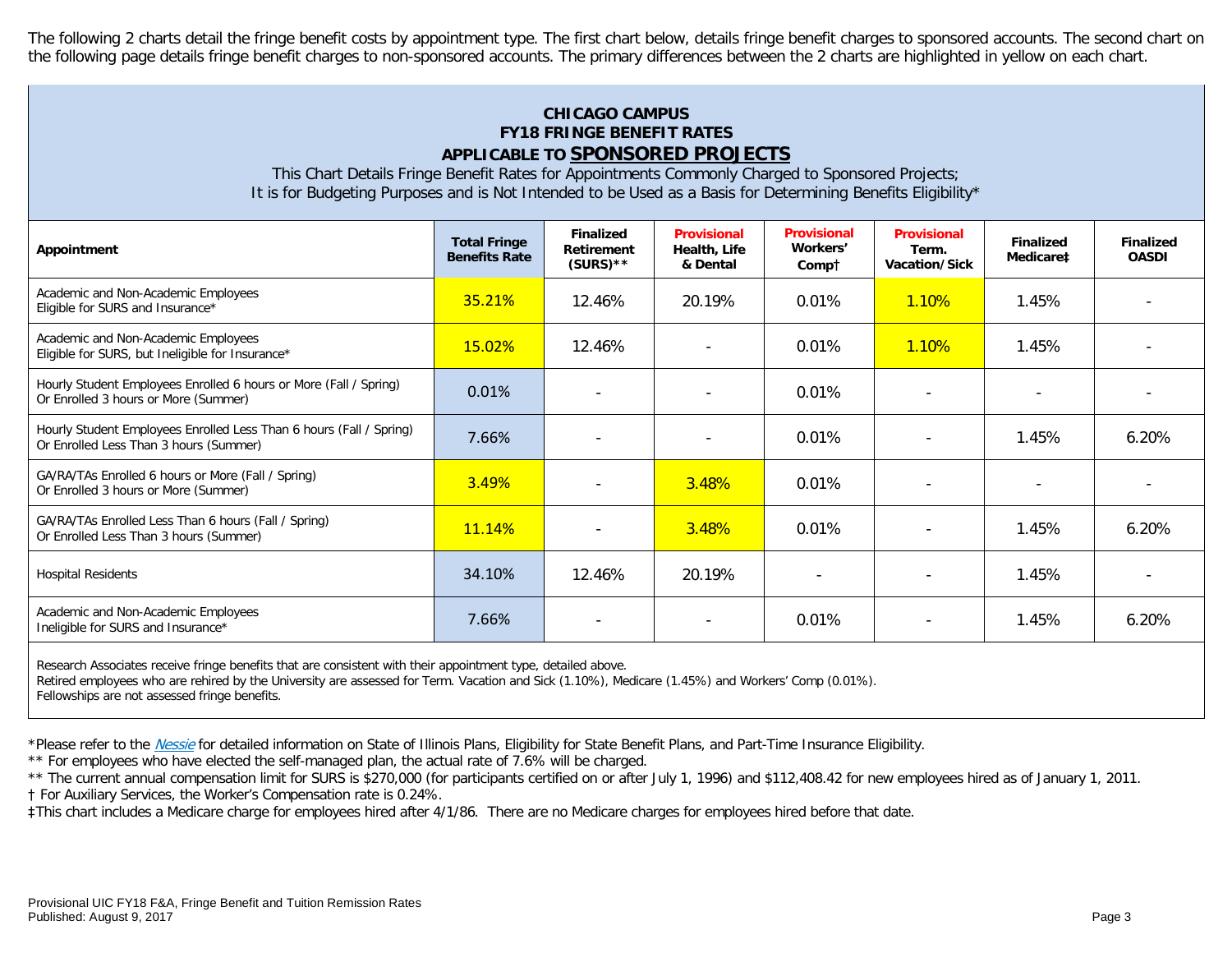# **CHICAGO CAMPUS FY18 FRINGE BENEFIT RATES APPLICABLE TO OTHER ASSESSED ACCOUNTS**

(ADMINISTRATIVE ALLOWANCES, ICR, PRIVATE UNRESTRICTED GIFTS, ETC)

This Chart Details Fringe Benefit Rates for Appointments Commonly Charged to Other Assessed Accounts;

It is for Budgeting Purposes and is Not Intended to be Used as a Basis for Determining Benefits Eligibility\*

| Appointment                                                                                                   | <b>Total Fringe</b><br><b>Benefits Rate</b> | <b>Finalized</b><br><b>Retirement</b><br>$(SURS)$ ** | <b>Provisional</b><br>Health, Life<br>& Dental | <b>Provisional</b><br>Workers'<br>Compt | <b>Provisional</b><br>Term.<br>Vacation/Sick | <b>Finalized</b><br>Medicare‡ | <b>Finalized</b><br><b>OASDI</b> |
|---------------------------------------------------------------------------------------------------------------|---------------------------------------------|------------------------------------------------------|------------------------------------------------|-----------------------------------------|----------------------------------------------|-------------------------------|----------------------------------|
| Academic and Non-Academic Employees<br>Eligible for SURS and Insurance*                                       | 34.11%                                      | 12.46%                                               | 20.19%                                         | 0.01%                                   |                                              | 1.45%                         |                                  |
| Academic and Non-Academic Employees<br>Eligible for SURS, but Ineligible for Insurance*                       | <b>13.92%</b>                               | 12.46%                                               | $\overline{\phantom{0}}$                       | 0.01%                                   | $\overline{\phantom{0}}$                     | 1.45%                         |                                  |
| Hourly Student Employees Enrolled 6 hours or More (Fall / Spring)<br>Or Enrolled 3 hours or More (Summer)     | 0.01%                                       |                                                      |                                                | 0.01%                                   |                                              |                               |                                  |
| Hourly Student Employees Enrolled Less Than 6 hours (Fall / Spring)<br>Or Enrolled Less Than 3 hours (Summer) | 7.66%                                       |                                                      | $\overline{\phantom{0}}$                       | 0.01%                                   |                                              | 1.45%                         | 6.20%                            |
| GA/RA/TAs Enrolled 6 hours or More (Fall / Spring)<br>Or Enrolled 3 hours or More (Summer)                    | 0.01%                                       |                                                      | н                                              | 0.01%                                   |                                              |                               |                                  |
| GA/RA/TAs Enrolled Less Than 6 hours (Fall / Spring)<br>Or Enrolled Less Than 3 hours (Summer)                | 7.66%                                       |                                                      | н                                              | 0.01%                                   |                                              | 1.45%                         | 6.20%                            |
| <b>Hospital Residents</b>                                                                                     | 34.10%                                      | 12.46%                                               | 20.19%                                         | $\overline{\phantom{0}}$                |                                              | 1.45%                         |                                  |
| Academic and Non-Academic Employees<br>Ineligible for SURS and Insurance*                                     | 7.66%                                       | $\blacksquare$                                       | $\overline{\phantom{a}}$                       | 0.01%                                   |                                              | 1.45%                         | 6.20%                            |
| Decearch Accoriates resolve fringe benefits that are consistent with their eppeintment type, detailed above   |                                             |                                                      |                                                |                                         |                                              |                               |                                  |

Research Associates receive fringe benefits that are consistent with their appointment type, detailed above. Retired employees who are rehired by the University are assessed for Term. Vacation and Sick (1.10%), Medicare (1.45%) and Workers' Comp (0.01%). Fellowships are not assessed fringe benefits.

\*Please refer to the [Nessie](https://www.hr.uillinois.edu/benefits/) for detailed information on State of Illinois Plans, Eligibility for State Benefit Plans, and Part-Time Insurance Eligibility.

\*\* For employees who have elected the self-managed plan, the actual rate of 7.6% will be charged.

\*\* The current annual compensation limit for SURS is \$270,000 (for participants certified on or after July 1, 1996) and \$112,408.42 for new employees hired as of January 1, 2011.

† For Auxiliary Services, the Worker's Compensation rate is 0.24%.

‡This chart includes a Medicare charge for employees hired after 4/1/86. There are no Medicare charges for employees hired before that date.